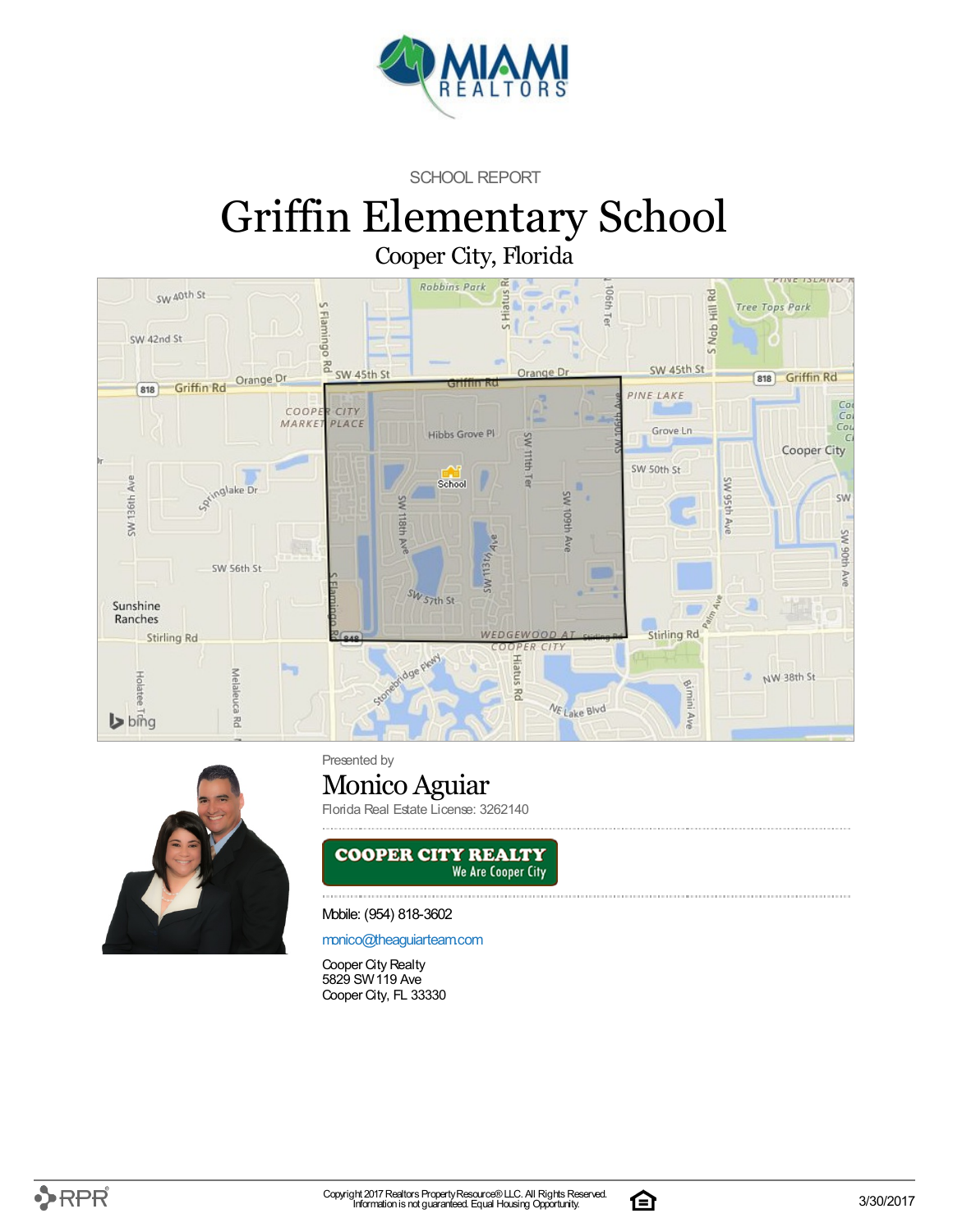**School Report** 

## School: Griffin Elementary School



### School Details

Griffin Elementary School

**Name**

#### GreatSchools Rating

A school's rating is determined by its students' performance on state standardized tests compared with other schools in the state.

| <b>Address</b><br>5050 Southwest 116th<br>Avenue<br>Cooper City, FL 33330 | Griffin Elementary School<br>$8$ out of 10<br>******** * |             |  |  |  |  |
|---------------------------------------------------------------------------|----------------------------------------------------------|-------------|--|--|--|--|
| Phone<br>$(754)$ 323-5900                                                 | Cooper City                                              |             |  |  |  |  |
| <b>School District</b><br><b>Broward</b>                                  | $8$ out of 10<br>***********                             |             |  |  |  |  |
| <b>Grades Served</b><br>PK-5                                              | <b>School Facts</b>                                      | This School |  |  |  |  |
|                                                                           | <b>Total Enrollment</b>                                  | 551         |  |  |  |  |
|                                                                           | Students in Free or Reduced Price Lunch Program          | 37%         |  |  |  |  |
|                                                                           | Number of Schools in this City                           | 9           |  |  |  |  |

This report contains data and information that is publicly available and/or licensed from third parties and is provided to you on an "as is" and "as available" basis. The information is not verified or guaranteed. Some portions of this report may have been provided by an RPR user; RPR is not responsible for any content provided by its users. RPR and its information providers shall not be liable for any claim or loss resulting from the content of, or errors or omissions in, information provided in this report.

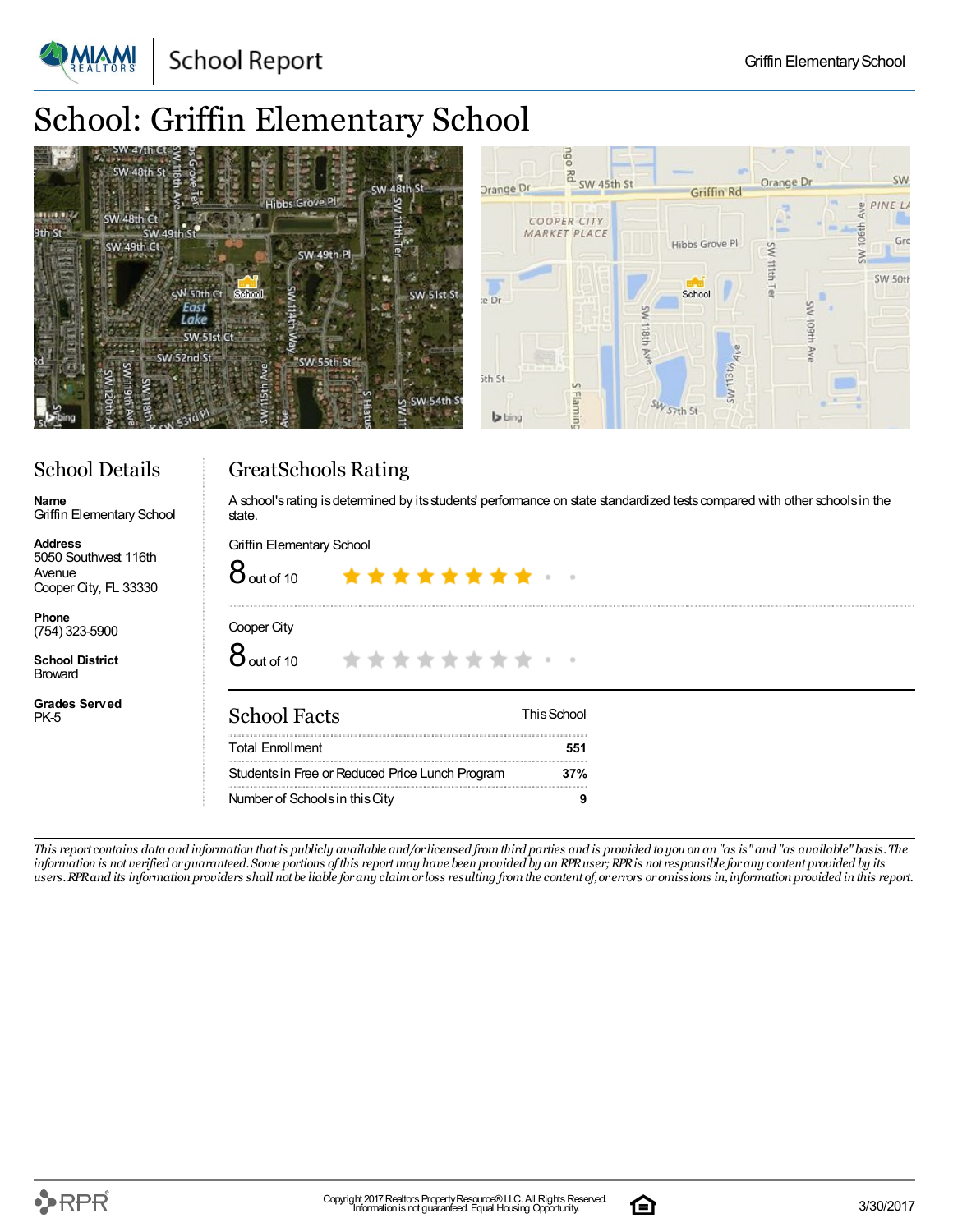

### Test Scores

Grade 4 Florida Comprehensive Assessment Test

The chart shows results of standardized tests for this school. Test results are provided by GreatSchools, which compilestest scores, community reviews and other data about schoolsacrossthe United States. Ratingsfor thisschool are based on the most recent available standardized test results for each state.

Data Source: GreatSchools Update Frequency: Annually

**This School** 

Grade 5 Florida Comprehensive Assessment Test (FCAT 2.0)

The chart shows results of standardized tests for this school. Test results are provided by GreatSchools, which compilestest scores, community reviews and other data about schoolsacrossthe United States. Ratingsfor thisschool are based on the most recent available standardized test results for each state.

Data Source: GreatSchools

Update Frequency: Annually

**This School** 

Writing 93.0 %

Science 55.0 %

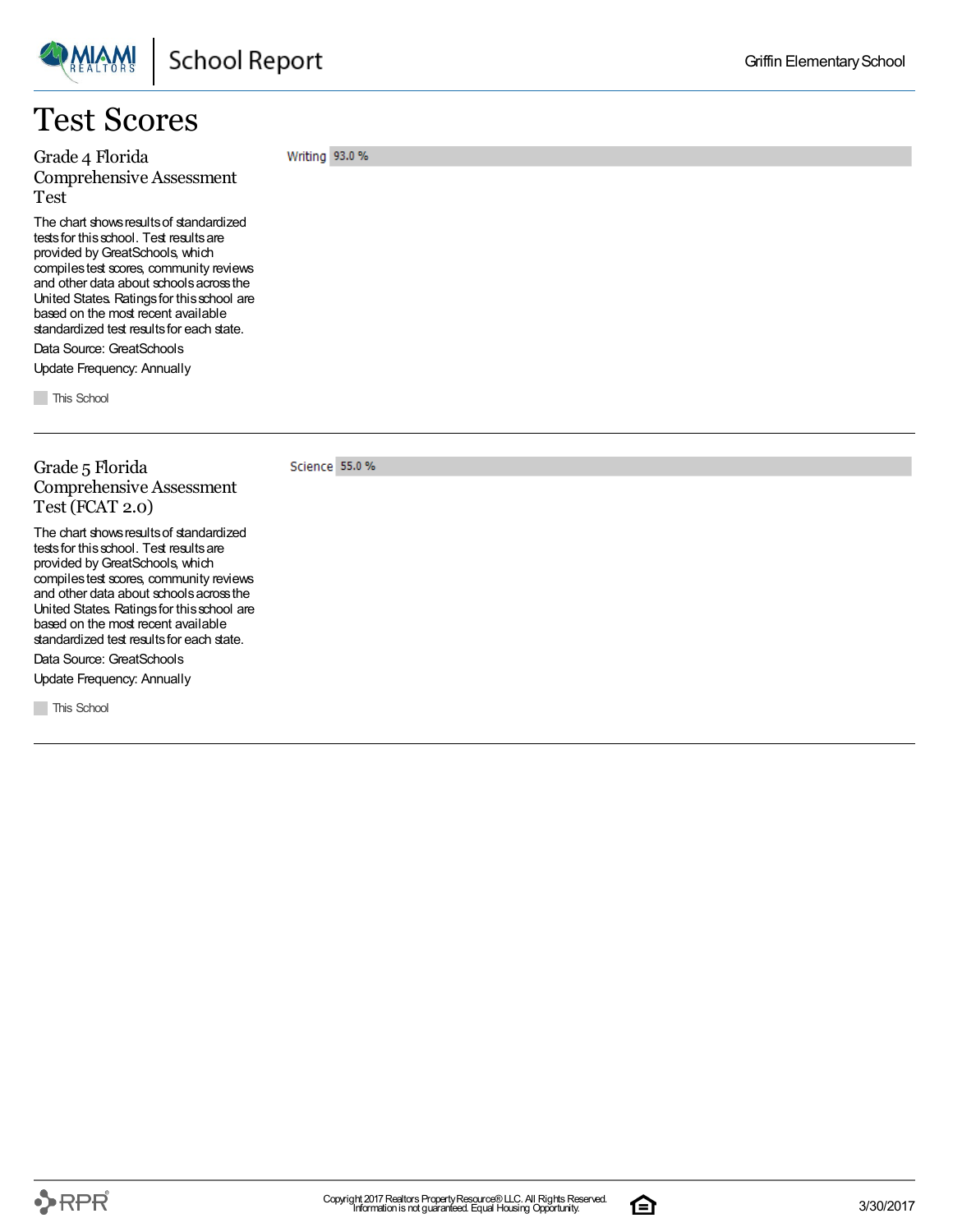

**PMIAMI** 

# Nearby Schools (within 5 miles)



**This School** The Other Schools

|                                       | Name                                   | Level                                                         | Type    | Grade          | <b>Students</b><br>per<br>Teacher | Total<br>Students        | Average<br>School<br>Rating | District       |
|---------------------------------------|----------------------------------------|---------------------------------------------------------------|---------|----------------|-----------------------------------|--------------------------|-----------------------------|----------------|
| $\mathbb{H}_{\mathbb{Z}}[\mathbb{H}]$ | <b>Griffin Elementary School</b>       | Preschool,<br>Kindergarten,<br>Elementary                     | Public  | <b>PK-5</b>    |                                   | 551                      | 8                           | <b>Broward</b> |
| 日日<br>И.                              | <b>Cooper City Christian Academy</b>   | Preschool,<br>Kindergarten,<br>Elementary,<br>Middle,<br>High | Private | <b>PK-12</b>   |                                   |                          |                             |                |
| 百首<br>2                               | <b>Temple Beth Emet Day School</b>     | Kindergarten,<br>Elementary                                   | Private | K <sub>5</sub> |                                   |                          |                             |                |
| 首首<br>з                               | <b>St. Mark Catholic School</b>        | Preschool,<br>Kindergarten,<br>Elementary,<br>Middle          | Private | PK-8           |                                   |                          |                             |                |
| 首当<br>$\overline{4}$                  | Archbishop Edward Mccarthy High School | High                                                          | Private | $9-12$         |                                   |                          |                             |                |
| 面面<br>5                               | <b>Montessori Institute of Broward</b> | Preschool,<br>Kindergarten,<br>Elementary                     | Private | PK-5           |                                   |                          |                             |                |
| 画面<br>6                               | <b>Montessori Institute Of Broward</b> | Preschool,<br>Kindergarten,<br>Elementary                     | Private | PK-3           |                                   |                          |                             |                |
|                                       | Name                                   | Level                                                         | Type    | Grade          | <b>Students</b><br>per<br>Teacher | Total<br><b>Students</b> | Average<br>School<br>Rating | District       |